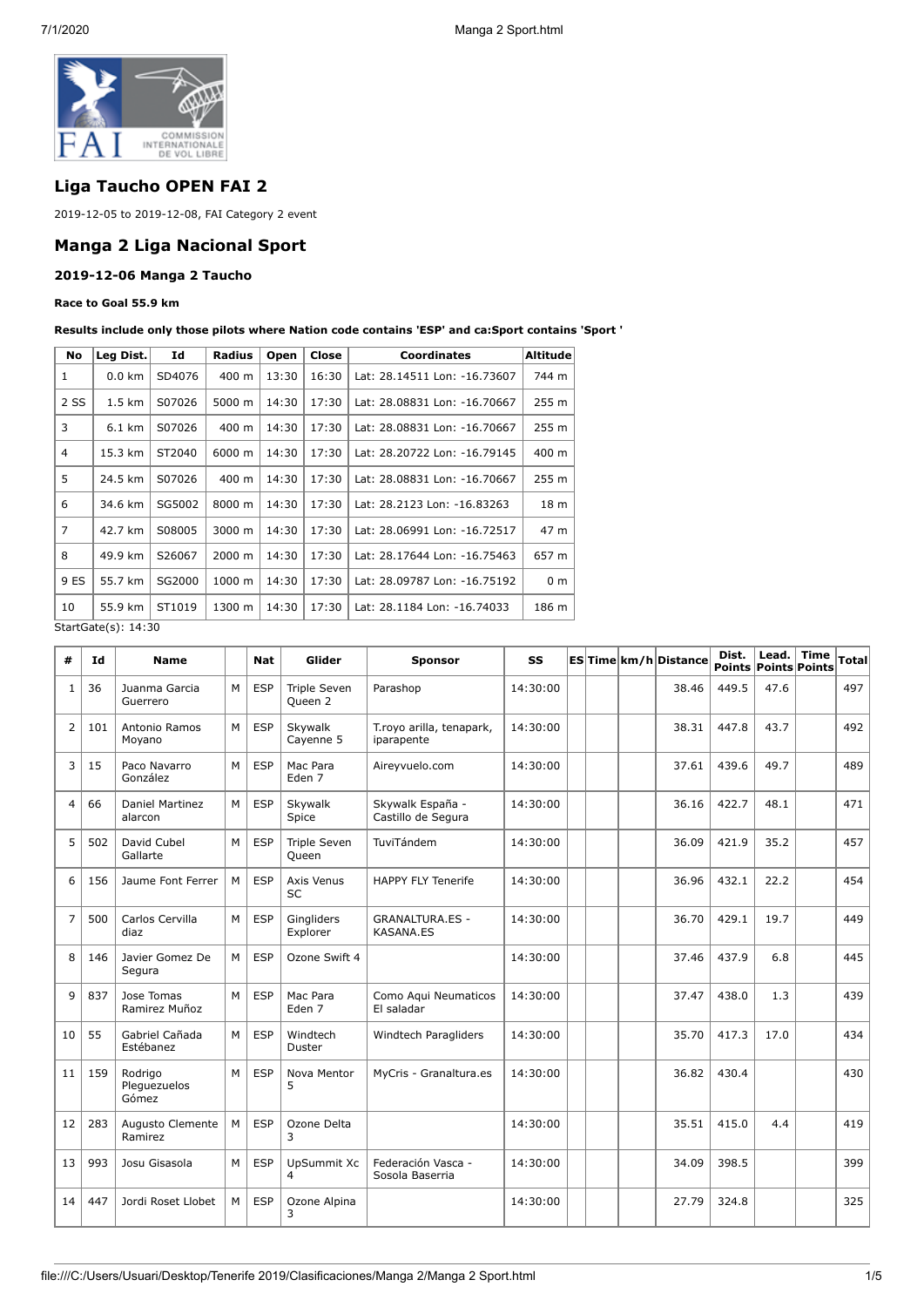## 7/1/2020 Manga 2 Sport.html

| #  | Id  | <b>Name</b>                  |                | <b>Nat</b> | Glider                              | <b>Sponsor</b>                      | SS       |  | ES Time km/h Distance | Dist.<br><b>Points Points Points</b> | Lead. $ $ Time | Total |
|----|-----|------------------------------|----------------|------------|-------------------------------------|-------------------------------------|----------|--|-----------------------|--------------------------------------|----------------|-------|
| 15 | 756 | Rika de Kam                  | F              | <b>ESP</b> | Mac Para Elan<br>$\overline{2}$     | AL INMO Algodonales<br>Inmobiliario | 14:30:00 |  | 23.11                 | 270.1                                |                | 270   |
| 16 | 829 | Silvio Zugarini              | M              | <b>ESP</b> | Nova Mentor<br>6                    | mi bolsillo                         | 14:30:00 |  | 22.97                 | 268.5                                |                | 269   |
| 17 | 52  | Chechu Martinez<br>Rojano    | M              | <b>ESP</b> | Skywalk<br>Spice                    |                                     | 14:30:00 |  | 22.79                 | 266.4                                |                | 266   |
| 18 | 61  | Miguel Villarta              | M              | <b>ESP</b> | Skywalk<br>Cayenne 5                | <b>FAMILIA VILLARTA</b>             | 14:30:00 |  | 21.66                 | 253.2                                |                | 253   |
| 19 | 512 | Eva Vinuesa<br>Prieto        | E              | <b>ESP</b> | Ozone Rush 5                        |                                     | 14:30:00 |  | 21.27                 | 248.7                                |                | 249   |
| 20 | 82  | Diego Echegoyen<br>Mendioroz | M              | <b>ESP</b> | <b>MACPARA</b><br>Eden <sub>7</sub> |                                     | 14:30:00 |  | 15.86                 | 185.4                                |                | 185   |
| 21 | 177 | Miguel Casas<br>Suarez       | M              | <b>ESP</b> | Ozone Alpina<br>2                   |                                     | 14:30:00 |  | 15.49                 | 181.1                                |                | 181   |
| 22 | 514 | Jon Villares<br>echaide      | M              | <b>ESP</b> | Advance XI                          |                                     | 14:30:00 |  | 15.26                 | 178.4                                |                | 178   |
| 23 | 754 | Jan Hooyberghs               | M <sub>1</sub> | <b>ESP</b> | Mac Para Elan<br>$\overline{2}$     | AL INMO Algodonales<br>Inmobiliario | 14:30:00 |  | 15.07                 | 176.2                                |                | 176   |
| 24 | 109 | Arcadio Carbo<br>Capafons    | M              | <b>ESP</b> | Ozone Delta<br>3                    |                                     | 14:30:00 |  | 4.27                  | 49.9                                 |                | 50    |
| 25 | 149 | Javier Sanchez<br>Casado     | M              | <b>ESP</b> | Nova Mentor<br>5                    |                                     | 14:30:00 |  | 4.00                  | 46.8                                 |                | 47    |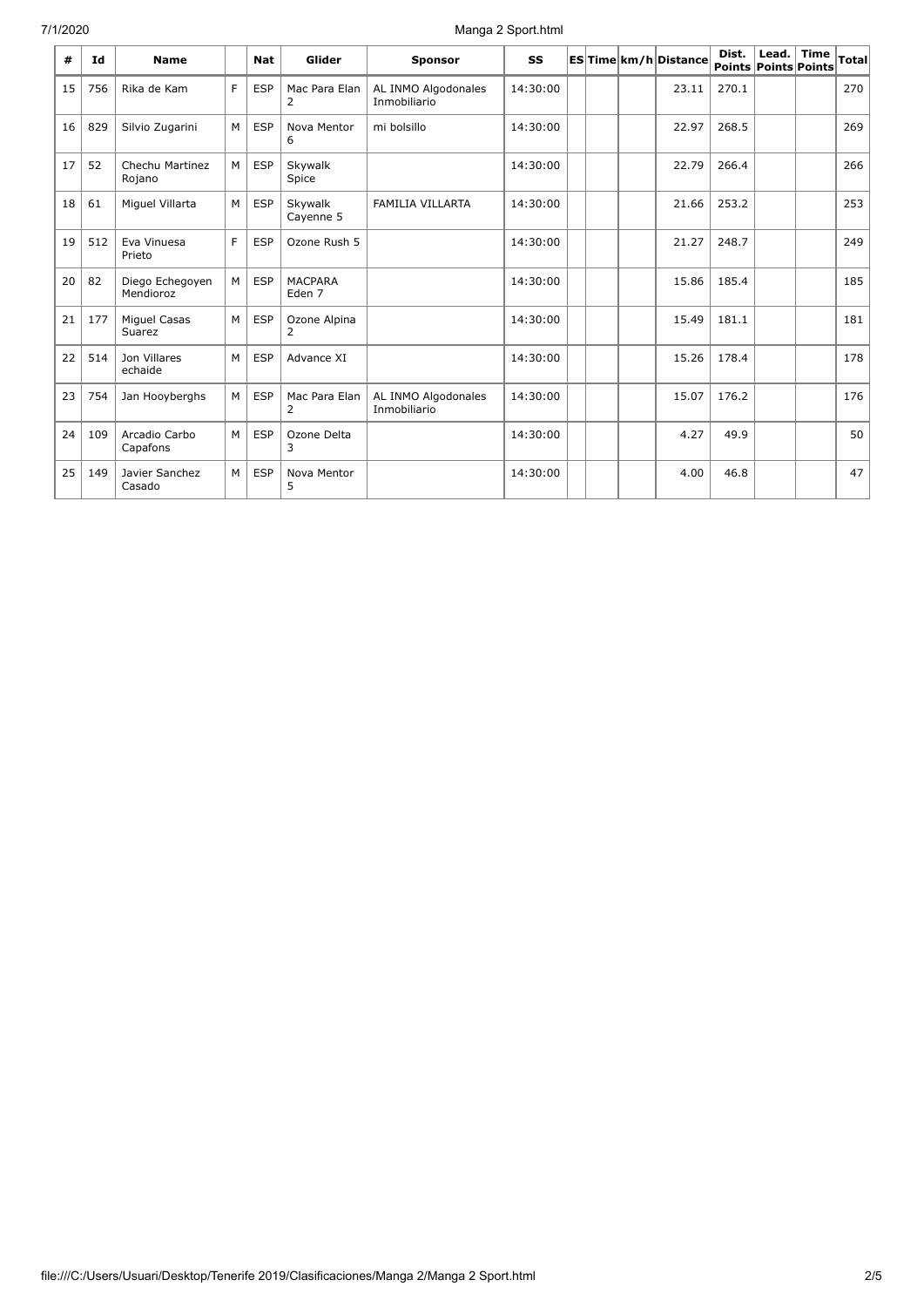**Pilots absent from task (ABS)**

**Id Name**

**Pilots not yet processed (NYP)**

**Id Name**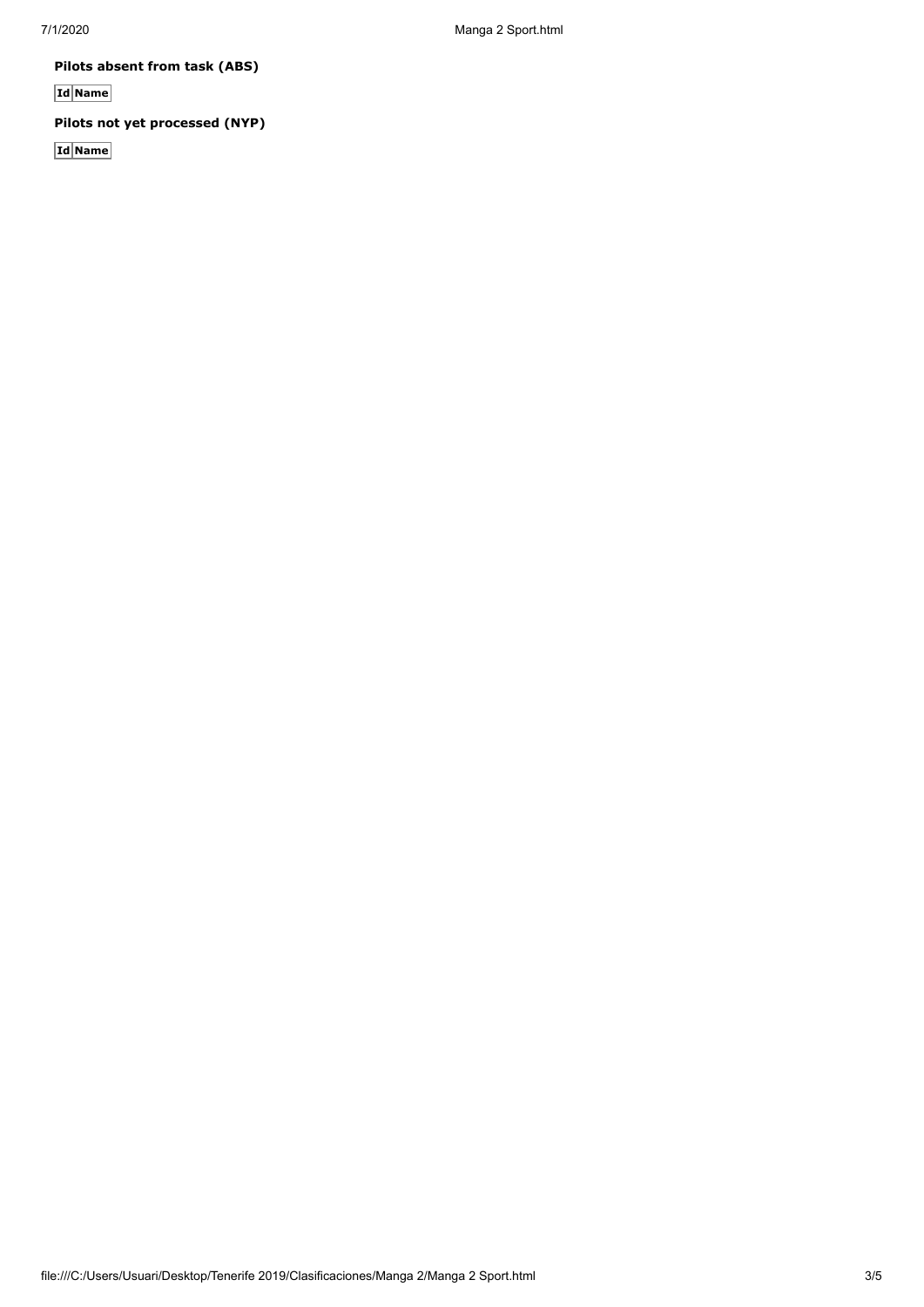#### **Task statistics**

| param                           | value                |
|---------------------------------|----------------------|
| ss_distance                     | 54.139               |
| task_distance                   | 55.943               |
| launch_to_ess_distance          | 55.664               |
| no_of_pilots_present            | 84                   |
| no_of_pilots_flying             | 84                   |
| no_of_pilots_lo                 | 69                   |
| no of pilots reaching nom dist  | 69                   |
| no_of_pilots_reaching_es        | 16                   |
| no_of_pilots_reaching_goal      | 15                   |
| sum_flown_distance              | 3322.534             |
| best_dist                       | 55.943               |
| best_time                       | 1.829                |
| worst time                      | 2.55583333333333     |
| no_of_pilots_in_competition     | 84                   |
| no_of_pilots_landed_before_stop | 0                    |
| sum_dist_over_min               | 2988.775             |
| sum_real_dist_over_min          | 2988.775             |
| sum_flown_distances             | 3322.534             |
| best_real_dist                  | 55.943               |
| last_start_time                 | 2019-12-06T14:30:00Z |
| first_start_time                | 2019-12-06T14:30:00Z |
| first_finish_time               | 2019-12-06T16:19:43Z |
| max_time_to_get_time_points     | 3.181                |
| no of pilots with time points   | 15                   |
| goalratio                       | 0.179                |
| arrival_weight                  | 0                    |
| departure_weight                | 0                    |
| leading_weight                  | 0.061                |
| time_weight                     | 0.285                |
| distance_weight                 | 0.654                |
| smallest_leading_coefficient    | 1.026                |
| available_points_distance       | 653.96               |
| available_points_time           | 235.483              |
| available_points_departure      | 0                    |
| available_points_leading        | 110.557              |
| available_points_arrival        | 0                    |
| time_validity                   | 1                    |
| launch_validity                 | 1                    |
| distance_validity               | 1                    |
| stop_validity                   | 1                    |
| day_quality                     | 1                    |
| ftv_day_validity                | 1                    |
| time_points_stop_correction     | 0                    |

### **Scoring formula settings**

**param value**